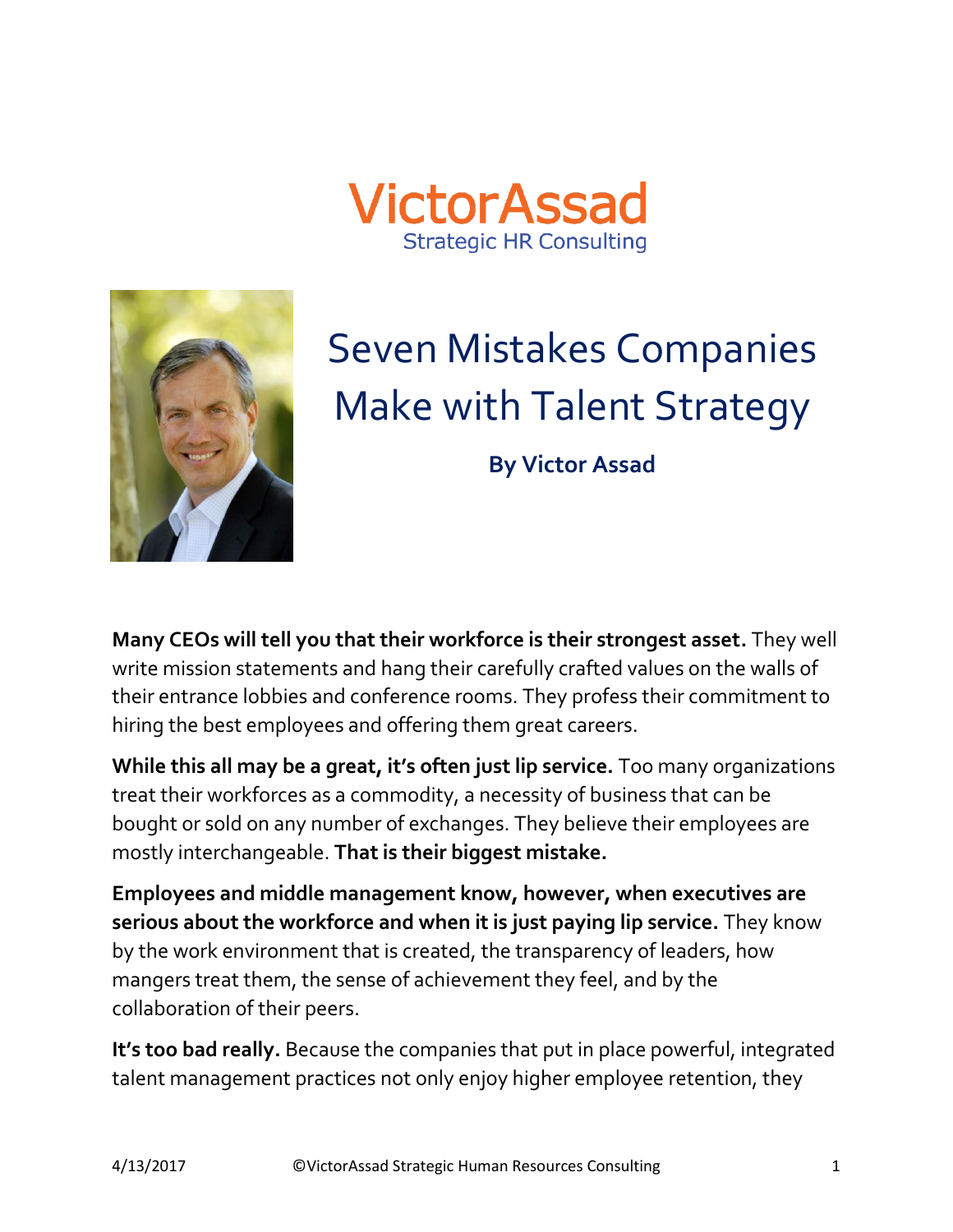also have an easier time attracting great employees. They benefit from higher levels of discretionary effort, productivity and innovation.

**These companies also have better financial performance** according to the conclusions of top research organizations, including McKinsey and Company, The Hackett Group, and Penn State University.

**Too many delegate talent strategy to the management of their human resources departments**. But they are then complacent to have their human resources departments focus on payroll and benefits administration, recruiting, performance management and compliance. These are the basics, which need to be done well, for sure, but they are not the powerful talent strategies that drive superior performance. They don't steer the effective implementation of business strategy, empower innovation, or lead to higher profitable growth.

**When you want to take something seriously, you need to have a purpose, a vision for it and a plan to achieve it.** You need to know what it will look like when you are finished. You need a plan with strategies, tactics, supportive technologies, measures, analytics and the ability to quickly take corrective action.

**What drives the extraordinary effort of employees, superior performance and financial returns** are talent strategies that:

- 1. Align the passions of each employee to the mission, purpose and goals of the organization.
- 2. Provide principles for leaders, working together and servicing clients.
- 3. Are performance based.
- 4. Create dynamic, collaborative cultures of innovation that transcends hierarchy, arrogance and barriers.
- 5. Provide employee development and career planning.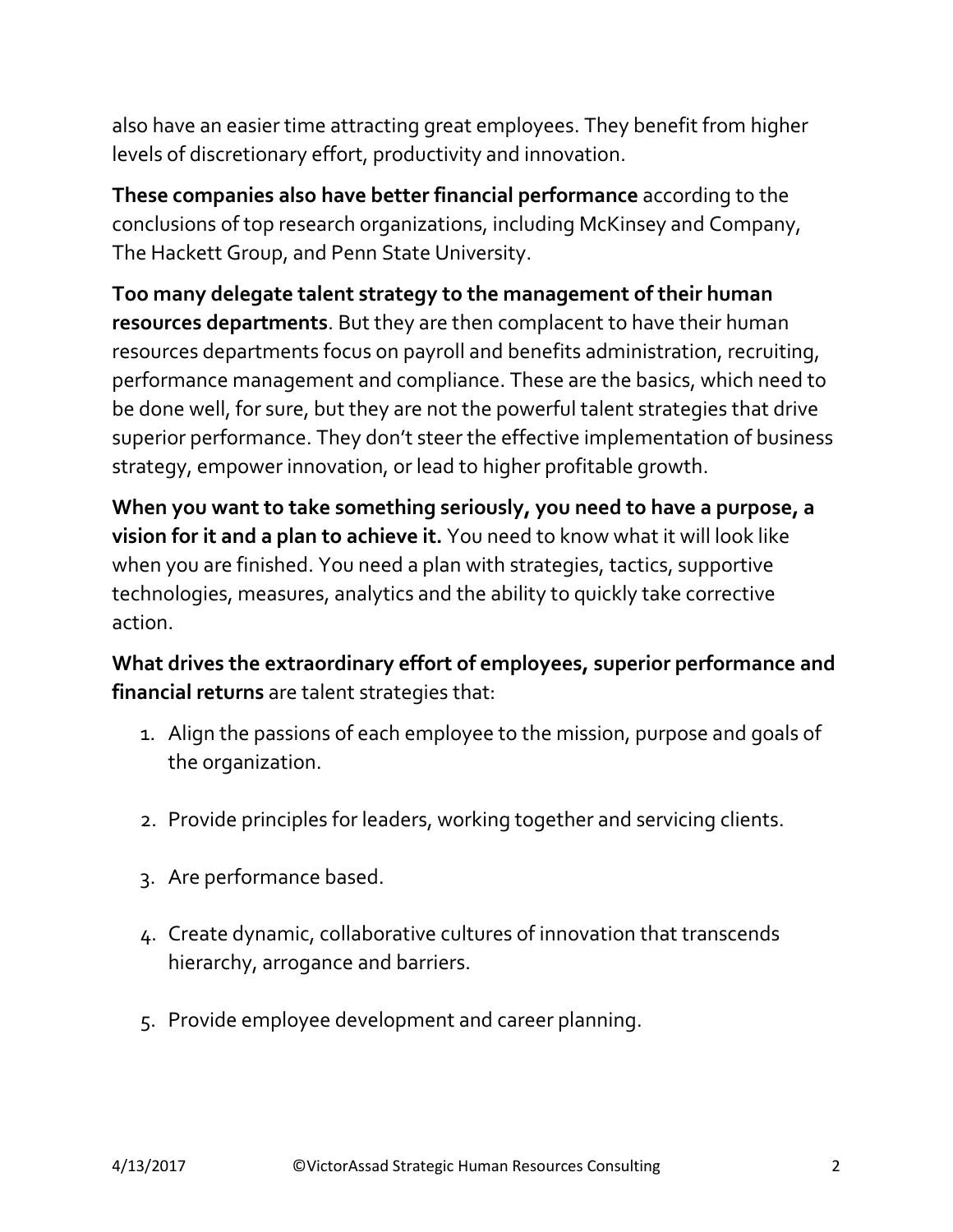- 6. Develop managers who build relationships with employees, provide a sense of achievement by give timely feedback, coaching and recognition.
- 7. Create a work environment which allows employees flexibility to work when and where it makes sense for the team, with great technology, and to attend to the needs of their personal lives.

**When you don't engage employees, they hit a tipping point and eventually leave—especially the best ones.** Or worse, employees stay and disengage. The cost of the turnover is 16% for retail companies and in manufacturing. It can be 50% for engineers and high potential talent in other professions. It can be 200% for key executives.

The cost of disengagement is even greater. Disengagement is when employees put in the minimal effort necessary to keep their jobs, offer few suggestions, or worse, create dissent with gossip or by undermining colleagues. Disengagement eats at your organization's culture like an undetected cancer. According to Gallup, the disengagement costs the U.S. economy an estimated \$450 billion to \$550 billion a year.

**Unfortunately, the standard accounting practices for our major corporations** do not pick up the reasons for the decline in productivity, slipped new product development schedules rise in scrap and rework, and higher absenteeism and worker's compensation costs, and lower profits.

#### **Yet, it happens nonetheless.**

**I can empathize with the challenges of companies with demanding quarterly financial goals,** ongoing operations to manage, stiff competition, and too much hierarchy and bureaucracy. I have been there. And that is the point. Companies who want to improve their productivity, financial performance, and innovation, need to put in place powerful talent management practices.

**The status quo is a failing business strategy**. When a focus on cost control and operational efficiency squeezes out a sense of higher-purpose, individual ambition, creativity, and innovation, the organization stagnates and fails to grow.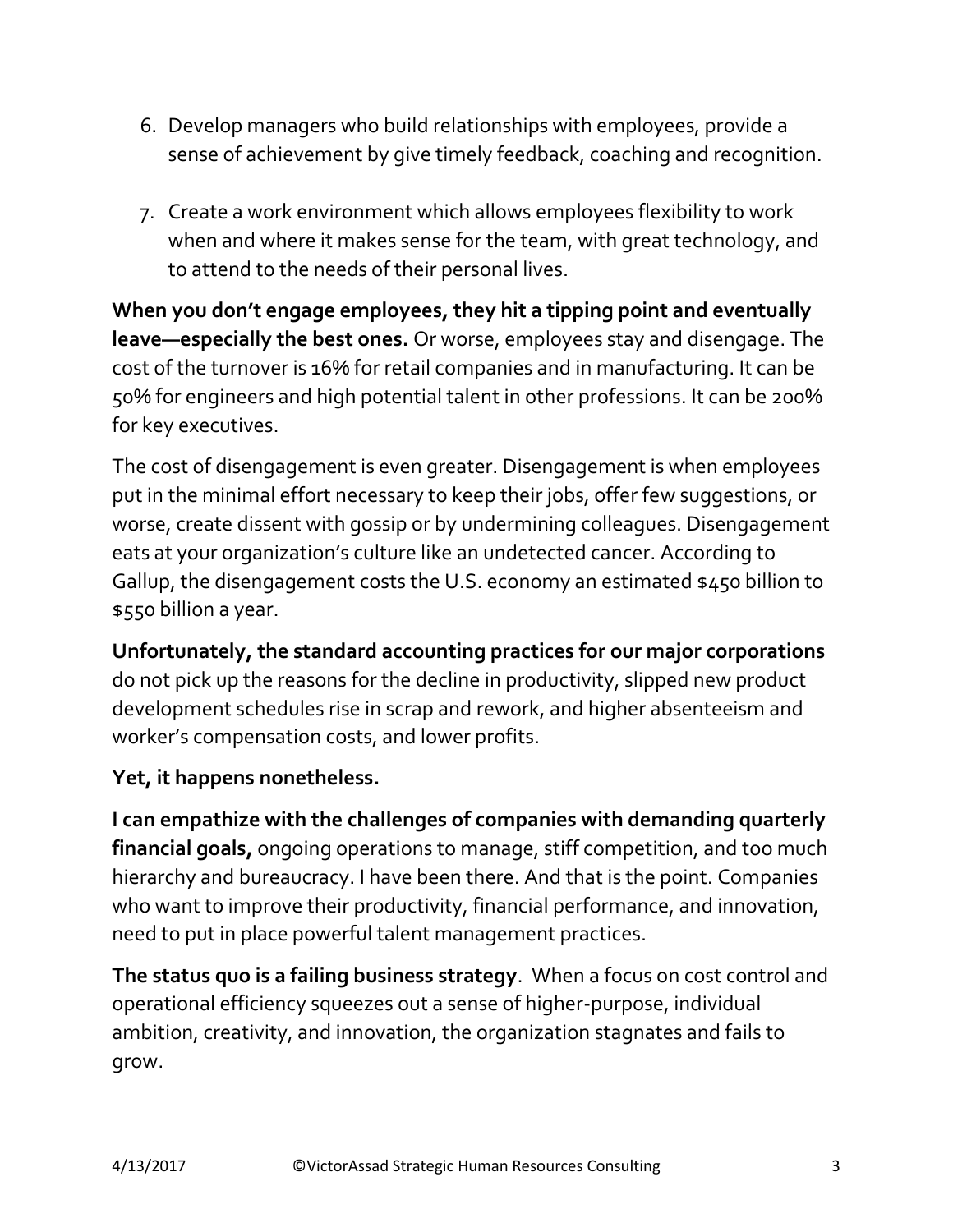#### **The Seven Mistakes Companies Make with Talent Strategy**

#### **No. 1. Not taking it seriously and not having a plan**

**When you take something seriously you have a vision for it.** What it will look like when you are finished. As with any business vision, you need a plan to achieve it. A plan with strategies, tactics, supportive technologies, measures, analytics and the ability to quickly take corrective action.

**As pointed out above, Talent Strategies are too important to be developed by human resources alone.** Serious talent strategies are developed by the executive team along with human resources. The following departments need to be an equal, strategic partner with human resources in developing talent strategy. They are finance, marketing, real estate management and information technology to create the powerful talent strategies and practices for the business's unique business vision, business model, and strategies.

**The first step in developing a Talent Strategy is reviewing the organization's strategic business plan,** including market opportunities and threats, emerging technologies, new business models and product plans, financial goals and target areas for growth. Useful insights include customer feedback and observations by executives.

**Do your executives, for instance, look with envy on employee competencies of market rivals?** Are new workforce competencies or organizational capabilities required to meet the business strategies? It is vitally important to have a good pulse on the enterprise's engagement with customers, market opportunities and competitive threats so that the talent strategy has business relevance.

**The second step is looking at your workforce and human resources analytics.** What is your turnover rate? What is the feedback from employee surveys and sensing sessions? If turnover is high and employee feedback points to serious issues, what causes the concern? Is it indifferent management? Lack of clear, strategic direction? Little confidence in business strategies? Poor pay? Little coaching, development and feedback to employees?

**Do you know based on analytics and research, not hunches and vague opinions,** the best mix of knowledge, skills and experiences that make up your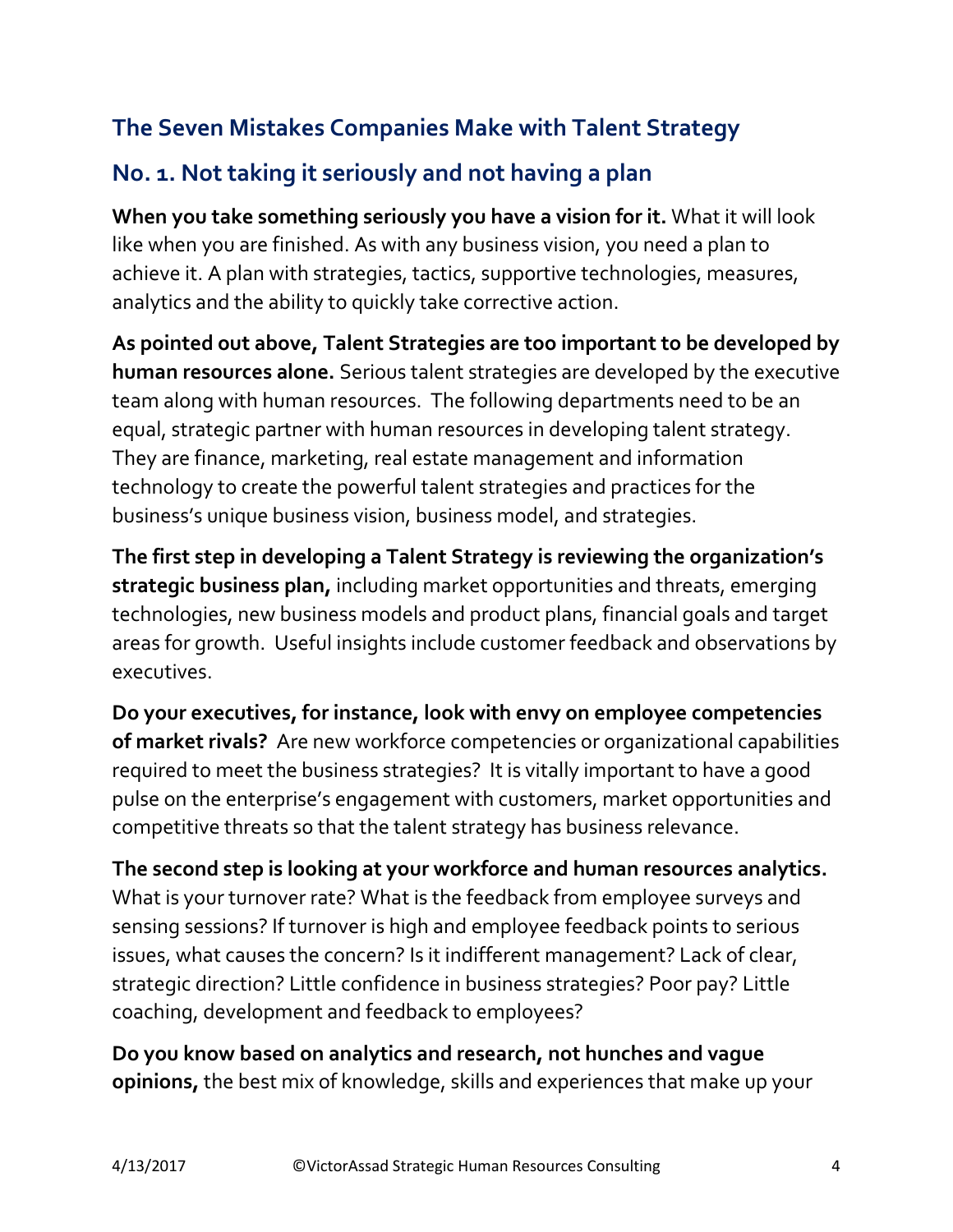best engineers, sales representatives, and leaders? What analytics can inform you about your workforce and the performance of your organization will surprise you.

**Regarding your talent management analytics.** What is the cycle time of your job postings (from the date of post to the job acceptance rate)? If it is high by your industry standard, do you know where the recruiting, job screening and selection process breaks down? Do you know your best recruiting sources? What is your job-offer acceptance rate? Do you have strong return on investment from your recruiting processes? Learning processes? Are you able to reliably identify, develop and promote your best management talent? Your best technical talent?

**When you launch new strategies do you have reliable processes with supportive technology to provide clear direction to employees?** Do you invite employees to further clarify how the new strategies will change their roles, job tasks and behaviors? Do you align your organization development and learning efforts to support your business strategy implementation? Do you have measures in place for your organization development and learning initiatives? Do you know your return on investment from organization development and learning initiatives? Are you using collaboration software that makes it fun to work and that accelerates outcomes?

**These are some of the questions explored in the assessment I use** with organizations to assess their current talent management practices and to recommend how to improve them.

**In preparing or updating a talent strategy, leaders need to be able to condense it down to a practical employee value proposition.** Why should bright, talented people join your company? To spread knowledge throughout the world? Contribute to human welfare through the advancement of applied biotechnology? Cure cancer? Create a world without waste?

**If they do join, how will their workplace dreams and aspirations be fulfilled?** Will they get the opportunity to do meaningful work? Use the latest technology? Will they receive coaching and development to advance their careers? Will they be recognized for their work? Treated with respect and dignity? Payed fairly and share in the economic growth of the company?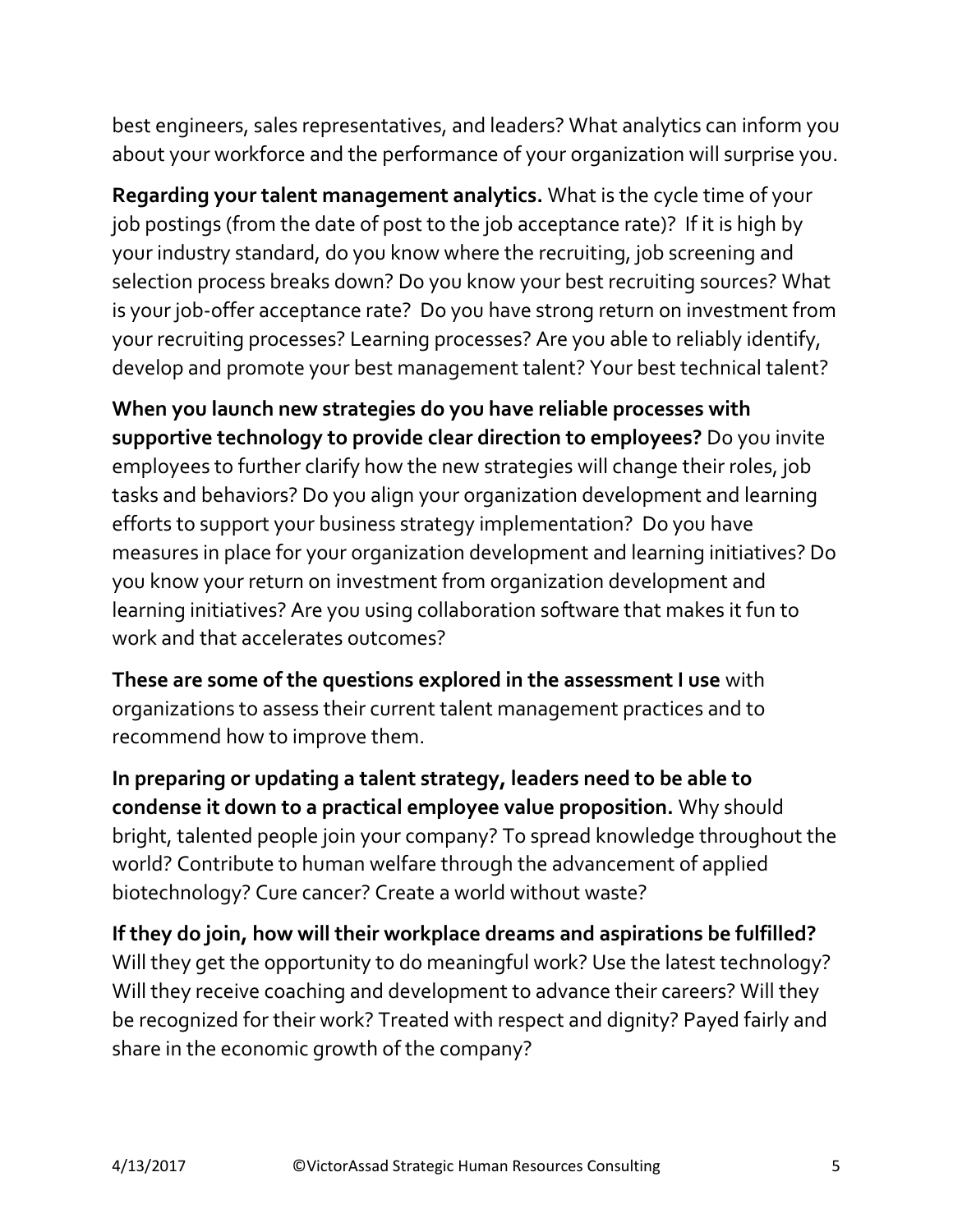**The value proposition for one company I worked for was to provide promising employees great development and experience,** higher than average pay and incentives, and a great start to their careers. It was a demanding work place. 70 hour work weeks were common. If you were on the high talent list you moved every 18 to 24 months to a new challenging, turnaround assignment—and it usually meant a cross-country or global move.

**The turnover rate was high.** For their high potential college placements, it was 70% to 80% after three years. Yet, this value proposition attracted many extraordinarily smart, talented and hard-working employees because for them the payoff was to accelerate their careers by winning huge promotions at other companies, leap-frogging the career ladder.

**I can provide other employee value propositions,** including those of companies that promised serving a higher purpose for human welfare, or a supportive work environment that would delight customers with new, leading edge technology improvements. The point is to know your employee value proposition and build a powerful talent management strategy and practices around it.

**Having a comprehensive talent management plan, not just for one talent strategy competency such as recruiting, but for the** *whole strategy*. With many companies, the requirements to grow quickly means being excellent at attracting and recruiting employees. They put their focus on recruiting solely—which is a mistake. If they have not put in place expectations for their managers on:

- 1. how to onboard the new employees
- 2. coach them on how work gets down
- 3. how to use the enterprise software for doing the work,
- 4. how to provide clear goals and operating norms for communications, meetings, sharing information and decision making,

the enthusiasm of the new hire will quickly die out.

### **No. 2. Little participation by executives.**

**In addition to having and implementing a talent strategy and its practices,** the next best way to demonstrate a commitment to talent strategy is for executives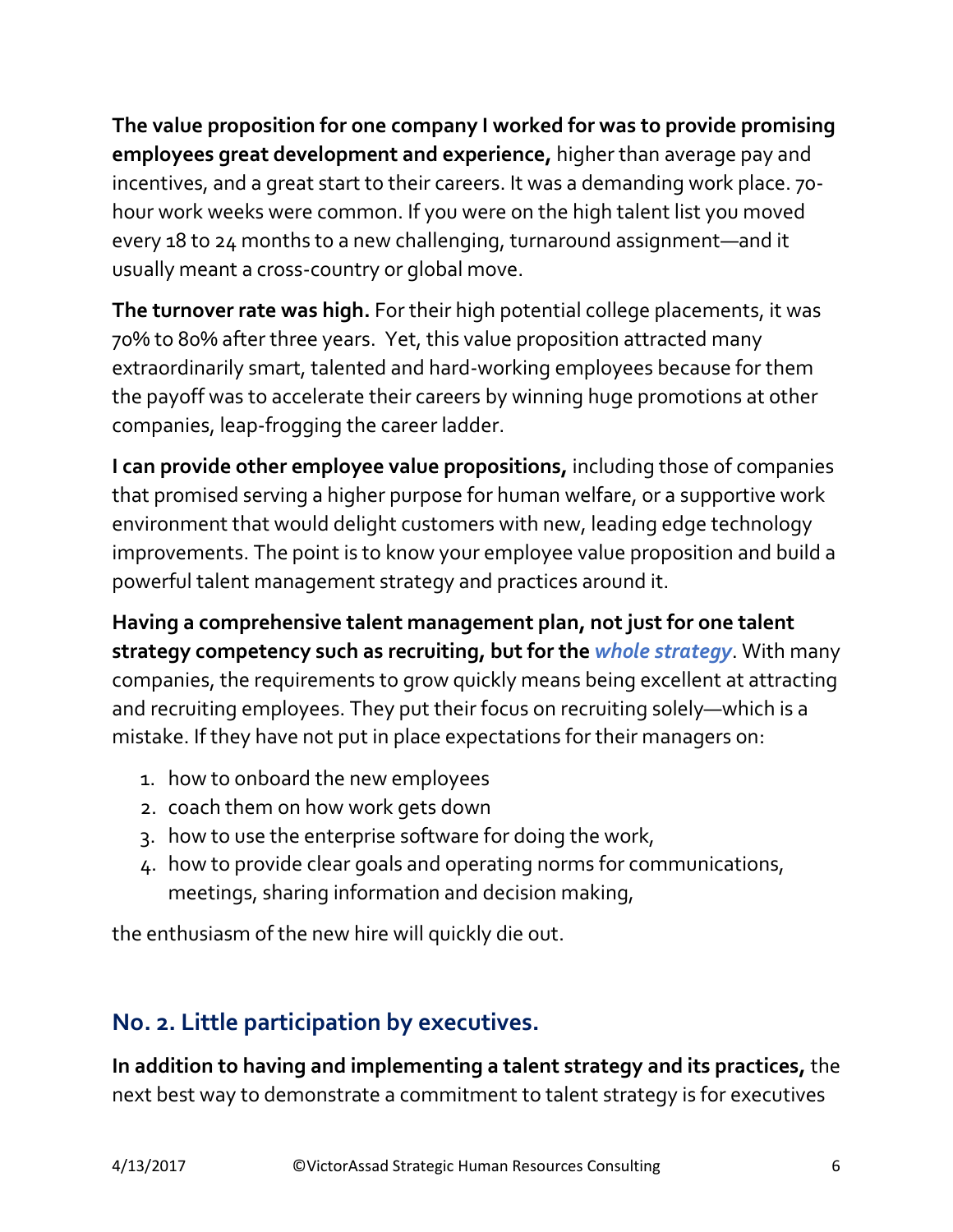to lead by actively participating. Executives need to join human resources with university recruiting, being mentors and coaches, introducing or leading workshops, and taking an active interest in succession planning.

**The workforce is smart.** They want access and coaching from executive management. Available to them on their mobile devices are employee ratings, by websites such as Glass Door, of company executive management, organizational culture, and even the interview process. They know which executive teams care about the workforce, and develop and reward them, and which ones do not. 78% of online job seekers check out a company's ratings on Glass Door or other internet sites before deciding to apply for a posted job. Get your executives involved!

#### **No. 3. Boring the workforce.**

**Do you believe in the vision and purpose of your company and what it will achieve for its clients and for humanity at large?** If so, are you telling your workforce at every opportunity, and at least weekly about how your company is meeting its commitments to customers and the difference it is making for them? Are you celebrating the important achievements that advance the purpose of your company by your work teams and individual employees? Are you passing on customer compliments?

**When I led human resources for a Medtronic division,** Medtronic executives spoke about the Medtronic Mission at every all-employee meeting and in almost all communications. It reinforced a culture of innovation, strong quality and doing the right thing. It was a rallying cry. The mission is to "Contribute to human welfare by the application of biomedical engineering to alleviate pain, restore health, and extend life". Who couldn't get behind it? What is your company's mission and purpose?

**Talent Management is about creating a dynamic employee experience aligned to the company's mission.** Contrary to popular opinion, it is not solely about high potential employees and succession planning. For most companies about 15% of the workforce is truly engaged with the company's purpose and are putting in the extraordinary accomplishments that drive company success.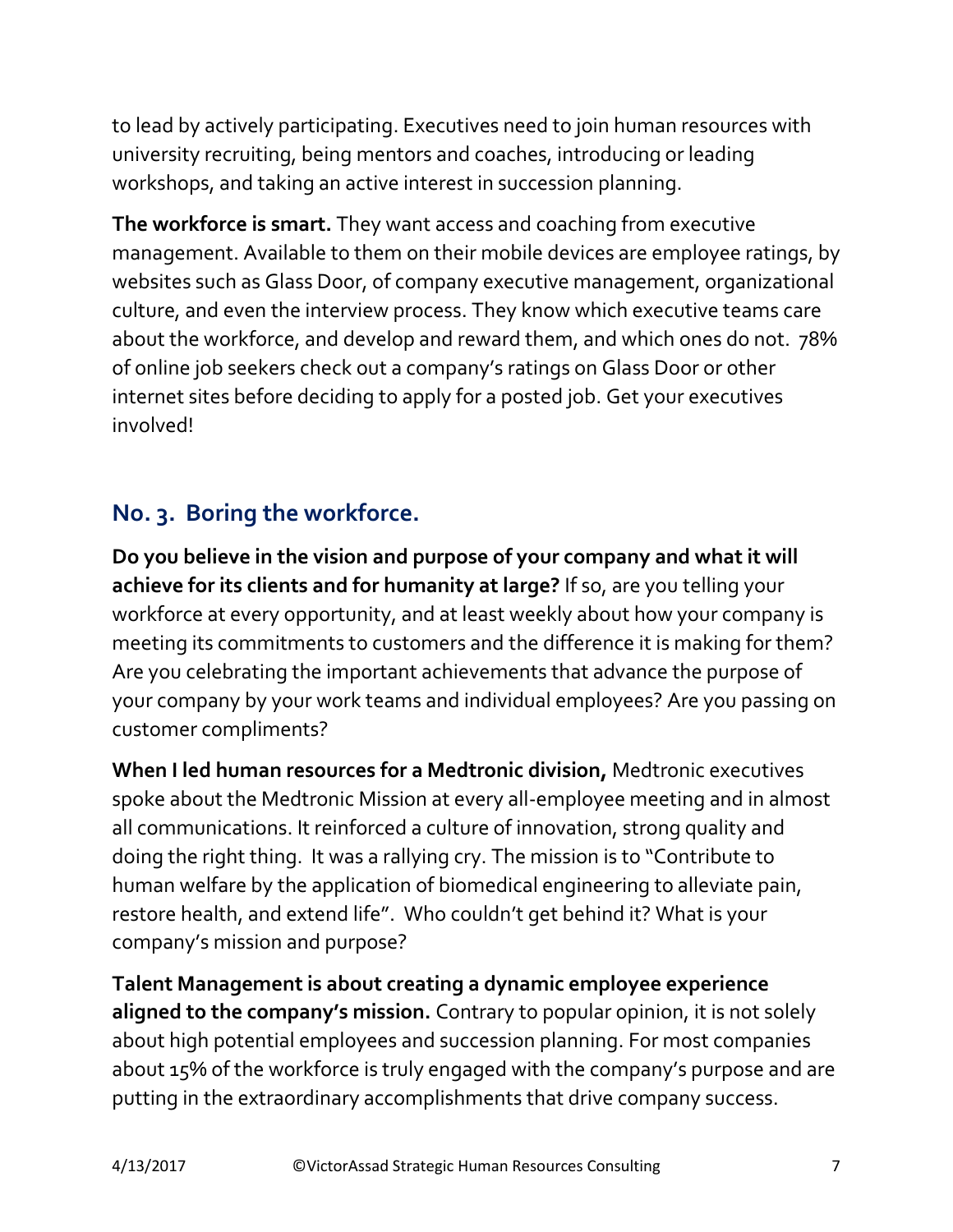Stated differently, about 15% of your workforce achieves about 50% of the company key performance and innovation.

**What if you could double the percentage of 15% of the workforce that provides this extraordinary achievement to 30%? 45%?** If you could, even at the 30% level, based on the experience of the few companies who do achieve this, you would be an ongoing, sustainable competitive advantage in your industry and enjoy top-quartile financial success.

**Executives who are serious about unleashing the innovation, performance and discretionary effort of their workforces** speak to the purpose and achievement of their businesses all the time, at least as often as the business, marketing and financial strategies—and more importantly demonstrating it in the actions of executive and first line leaders.

**One of the strongest motivators CEOs have** is their position as leaders and the communications mediums available to them—especially now with social media. If all they take about is financial numbers or market share, employees will get the message: they are a number. Nothing more.

**If, on the other hand, CEOs speak to the organizations key strategies, including its talent strategies,** the value and public good of their product and services, follow up on the progress of those strategies at later meetings, and recognize the teams which achieve key milestones in implementing those strategies, they workforce will get the message that their work is respected and appreciated.

### **No. 4. Not gathering and using analytics (digital technology and artificial intelligence) to make improvements**.

**Talent strategies are critical to the success of recruiting,** performance management, learning, identifying and promoting high potential talent, and assuring that your talent management practices do not lead to unintended bias or discrimination.

**Executives and human resources departments should use analytics like other departments** such as supply chain, marketing and engineering. With the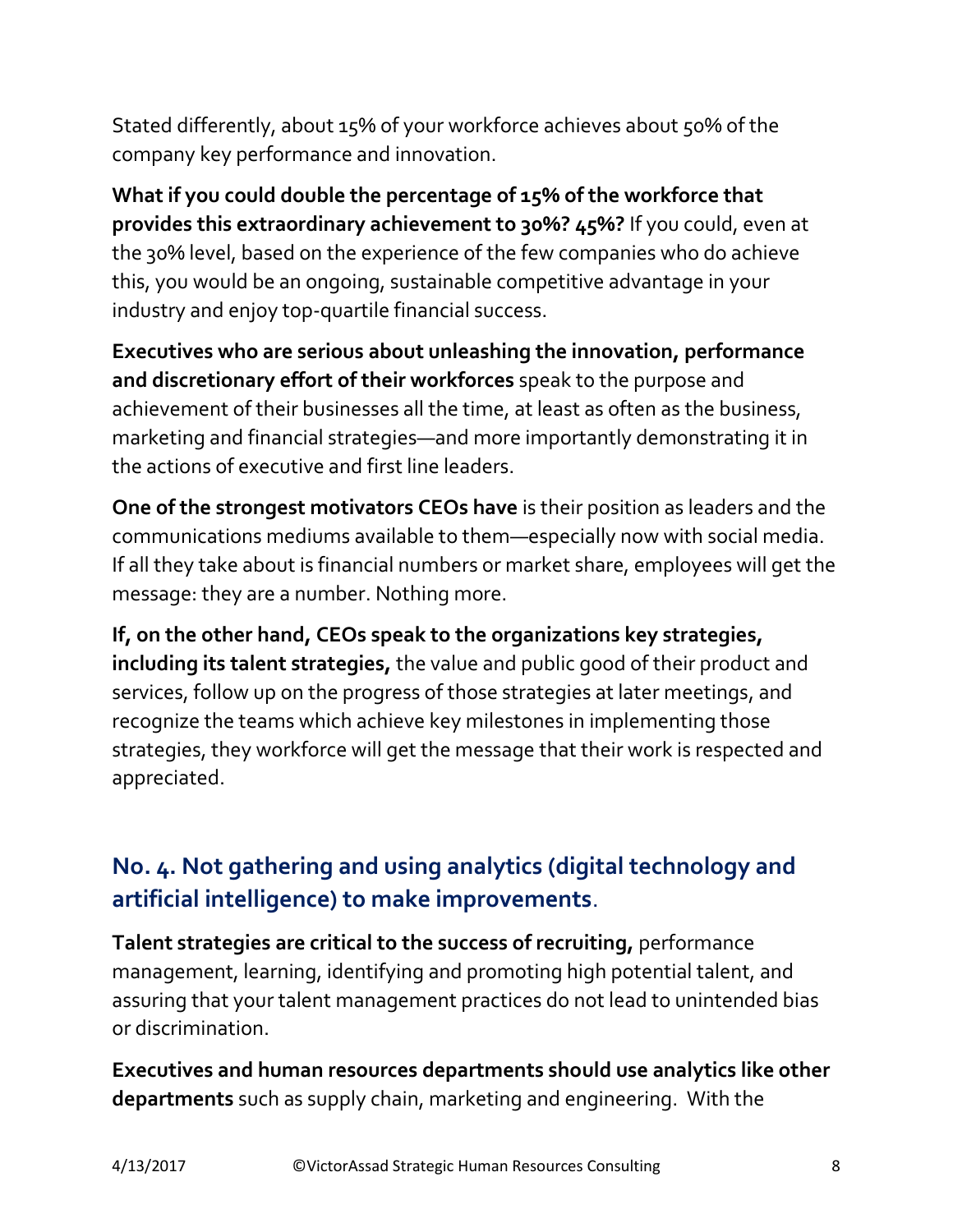availability of digital technology, and the increasingly prevalent practice of pulsing the workforce, there is no reason not to develop and use analytics to inform and improve talent management practices.

**It isn't tough. I have done it on a spreadsheet with a team of sales directors,** a human resources business partner, and a financial analyst. The goal was to improve our recruiting, selection, training and development of better performing sales representatives. (An additional benefit was we also increased the female and person of color representation in the sales force). Our focus was to understand the knowledge, skills and pre-hiring experiences that shaped our best sales representatives.

**Once we did a little digging (and used an employment assessment to help us),** we came up with an improved profile to hire and develop sales representations. The payoff was higher sales and lower turnover!

**Today, there are better tools then Excel to gather analytics** including more robust payroll and performance management software platforms that can be used to gather the data analyze it. Some of these tools are very affordable for small to mid-sized businesses.

**Does the workforce understand your business strategies?** Are they working feverishly to implement them? Or even better, to improve them in ways the executive team did not imagine? You can learn the answers to these questions by asking the workforce, either in sensing sessions or surveys? Employees don't tire of surveys if they see management addressing the issues raised by the surveys.

**I have successfully used sensing sessions and surveys to provide management feedback** on the workforce's understanding of business strategies, to gauge the confidence the workforce has with management's business strategies, and to gather input on how to shape and implement strategy. Today's digital survey technology makes it relatively easy.

The point is to use analytics in talent strategy like you would in marketing, engineering, supply chain, finance and operations.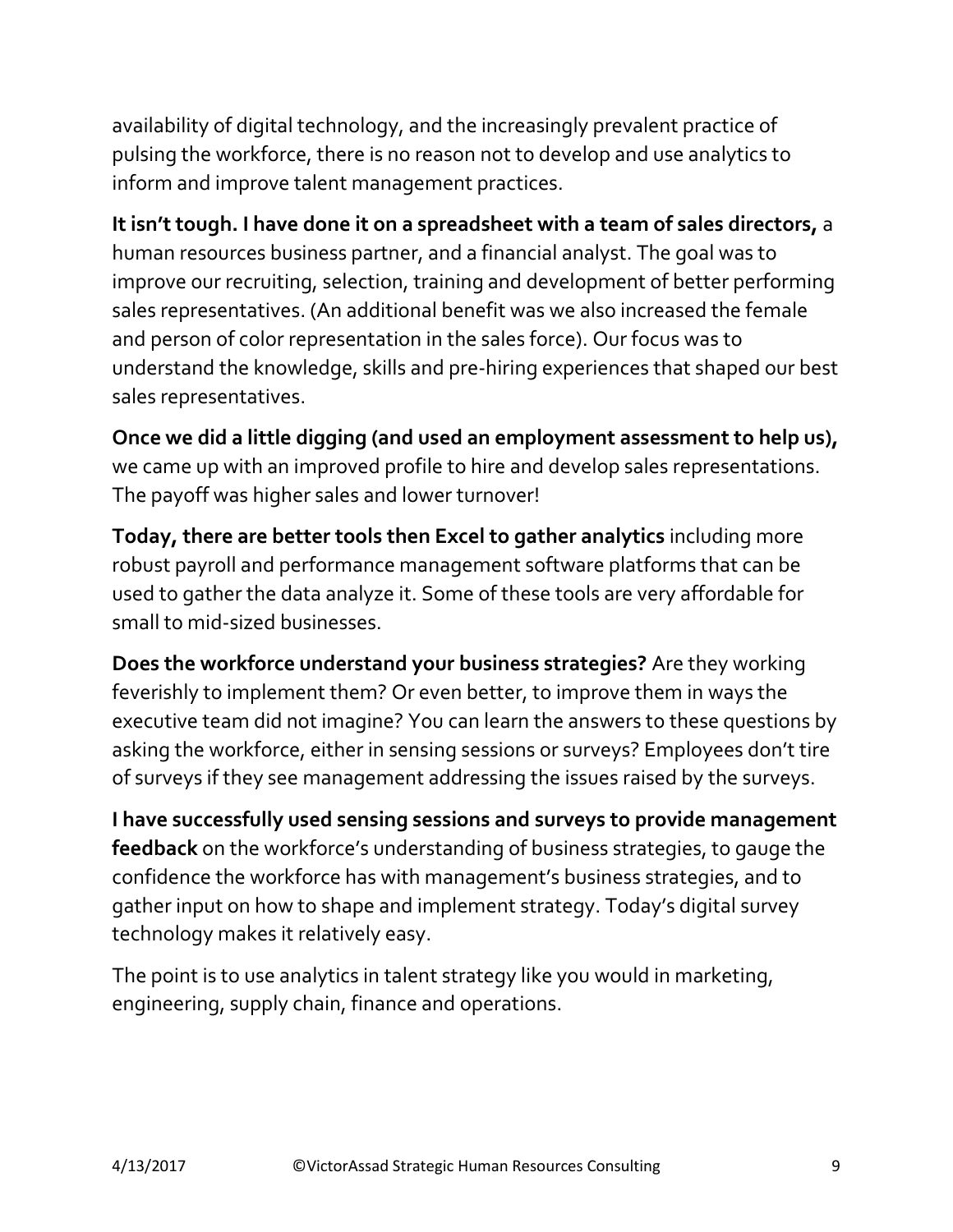## **No. 5. Not updating performance management and developing agile leaders to provide the alignment and motivation to the workforce that works.**

**What's the worst kept secret in talent strategy?** It's the fact that annual performance evaluations with ratings are subjective, demotivating, destroy collaboration and innovation, and are time consuming. Ultimately, they do little to motivate, align and improve the performance and innovation of employees.

**Despite recent research and the fact that many well-regarded companies have abandoned the practice of ratings and forced distributions,** such as GE, Ford, Microsoft, Accenture, Adobe, Deloitte, Expedia and IBM, this annual ritual persists. According to the *Economist,* 9 in 10 companies still do performance evaluations with ratings.

#### **So, what works for performance management?**

**I have worked with several organizations to improve their performance management practices** and to train their leaders to work in today's face-paced, global world and to led the today's multi-national and multi-generational workforce. The outcome has always been to improve the relationships and interactions between leaders and employees and to improve performance. The following are my recommendations to align, motivate and engage employees, inspire innovation, and drive performance.

1. **Provide continuous feedback, coaching and development**—not an end of the year data dump. Businesses operate in a constantly changing, global world. No one should set goals that stay the same all year – the business world is too fluid.

**Feedback and coaching must also be continual.** Managers should hold regularly scheduled one-on-one meetings with every employee (at least weekly or biweekly). These meetings are an opportunity for employees to give their managers updates on their work, discuss obstacles, and ask for assistance and coaching.

#### **Managers need to vary their coaching and development advice based**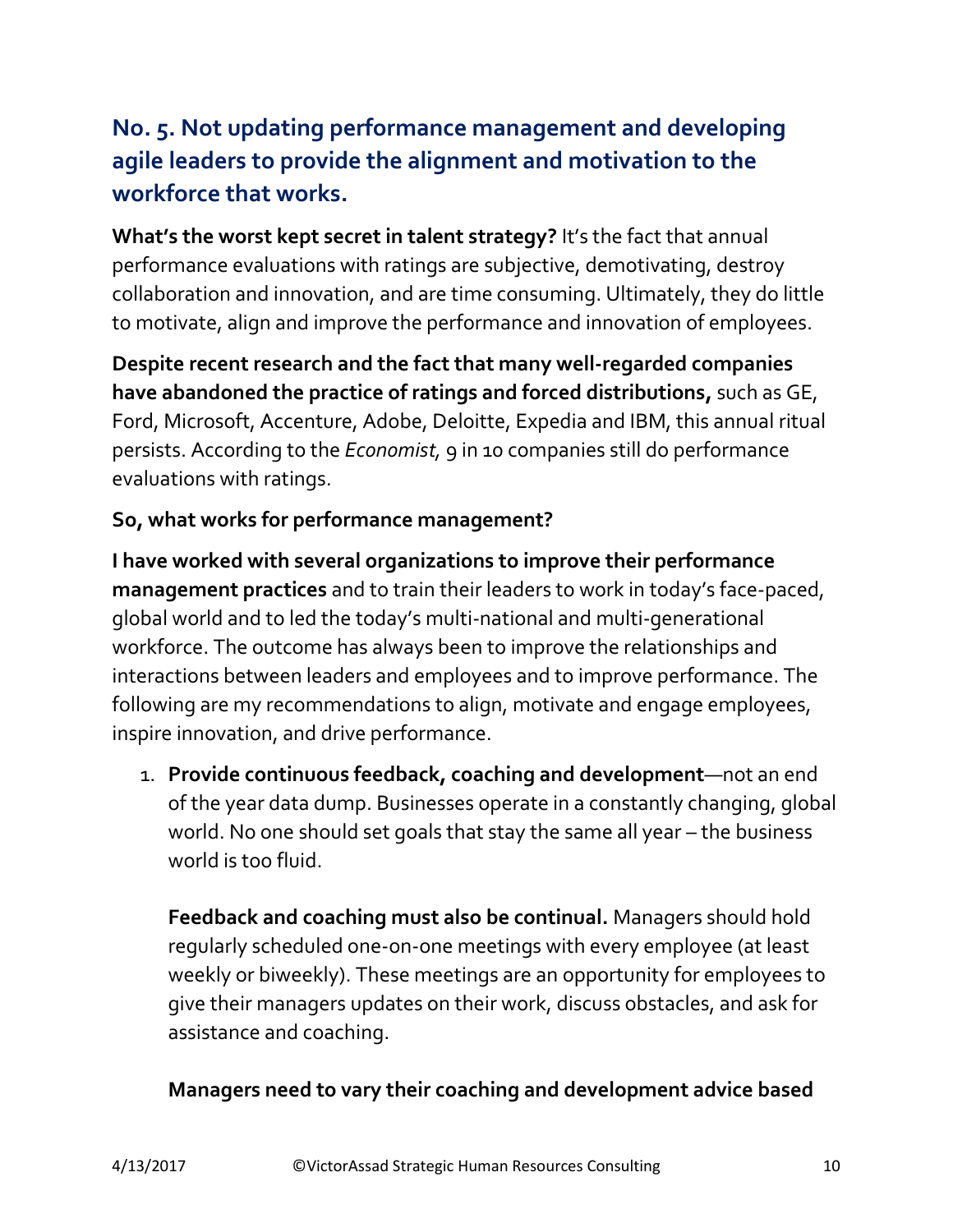**on the skills and experience of each employee** so that it is relevant and helpful. With ongoing feedback, the annual performance review (which I still advocate with quarterly updates and without ratings for most companies), is no longer an argumentative, dreaded process. Instead, it becomes a discussion on competencies mastered, achievements, further development, and career aspirations.

2. **Don't depend on a manager's feedback alone to make judgements about performance and who is or isn't high potential**. There is too much office politics and a halo effect when you let managers alone assess performance and potential of their own teams, in part because managers see the ratings of their employees as a reflection of themselves.

**Initiate at least semi-annual performance meetings among managers** to share their reviews of employee accomplishments, how employees achieved results, and their development progress. After a few of these meetings, the managers will develop collective norms to judge competencies and determine who are the best performers among their workforce. These meetings are twice as effective when there is a well vetted and understood set of work-based competencies in place—not just intuition.

**The competencies should be derived from an analysis** that identifies the knowledge, skills and attributes that make your best employees THE BEST. This analysis can be done quickly and without a lot of effort.

- 3. **Train your managers to be "Agile Builders"** and to use what I call the "A<sup>2</sup>C<sup>2</sup>E<sup>2</sup>" methodology:
	- **A 2 -Alignment and Agility.** Business is fast-paced. Goals are no longer relevant for the entire year. Managers need to continually align employees to changing market conditions, customer preferences, and the company's strategies and goals. Managers also need to be agile learns to deal with fast pace of change. They need to be agile with their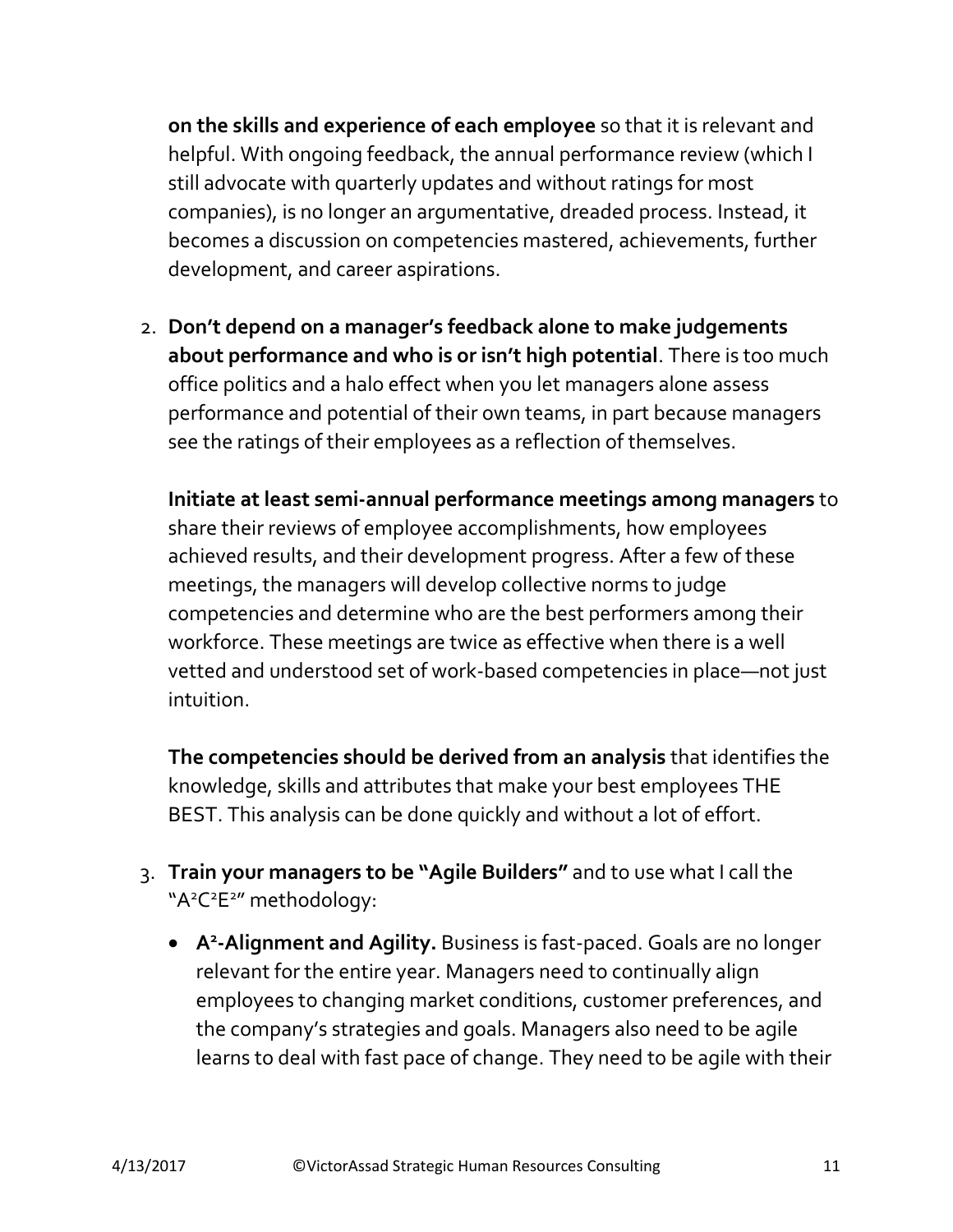leadership style and communications to relate to the diverse and global workforces they encounter

- **C 2 -Constant Communications and Clarity.** Change is a constant. It requires constant communication and clarity on issues such as roles, information sharing, timing, operating norms, decision rights and progress.
- **E 2 -Empathy and Empowerment.** Mangers who show empathy, provide recognition, and let employees have a say in how they achieve their goals engender more engagement and achieve better results. We know this from numerous studies on emotional intelligence.

**Select managers who have the interest and skills to be builders.** Agile Builders align their teams with the organization's purpose and strategies and constantly provide clarity on goals, roles, responsibilities and operating norms. They empower their teams and take an active interest in employee development. Hold managers accountable for being agile builders, as well as for their employees' performance and results!

**Don't use management roles as a plum reward for the technical expert who does not have these skills.**

**No. 6. Using rigid hierarchy and tops-down management and old notions about "the office" in high-technology, fast paced, global businesses with sophisticated customers. It is good way to invite disruption.**

**The world simply moves to fast and the workforce is too varied to rely on hierarchy and dominating leaders.** Companies which depend on hierarchy, dominance and allow for divisive politics move slow, cling to the status quo, and lack innovation. And it simply doesn't work unless you happen to be in a stable, static, isolated industry.

**Instead of rigid hierarchy and dominance, executives need to embrace innovation,** embrace transparency collaborative culture of innovation. With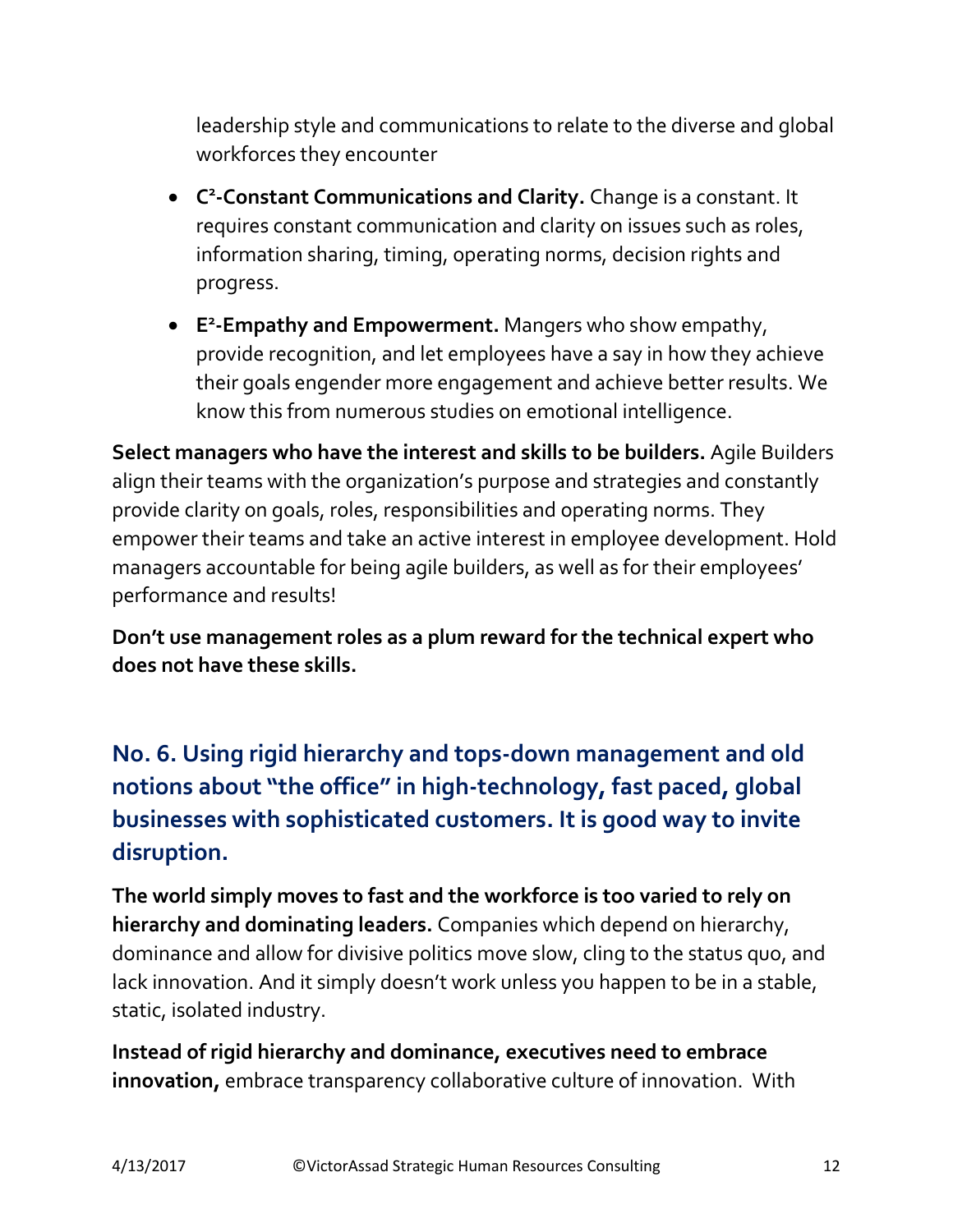many of the companies I, and my partners, work with this is often the one action executives can take to improve innovation.

**When the following question was asked in a study on innovation by one of my partners,**"What has been your biggest innovation challenge?" 26% of the answers pointed to executive leadership and issues, such as organizational structure and culture: openness to risk, inertia, and moving from the status quo.

**Most companies are global, even small stat-ups.** The internet empowers it. Hierarchical companies with domineering leadership styles do not have the agility to allow their regions to make local adjustments to their global strategies, I saw this first hand when the India management team altered our coronary stent marketing strategies and messaging at Medtronic to better fit the India health care market. Sales soared!

**Being agile doesn't mean you toss out hierarchy, strategy and accountability**. But it does give permission to move across hierarchy and boundaries to accelerate idea sharing, collaboration and innovation.

**Finally, about 45% of the workforce of most companies can allow their employees to work from home or be with customers and their supply chain partners 3 to 4 days a week.** These employees become more productive and loyal because the company saves them commuting time to and from work. My experience, and the learning from empirical research shows that these workers will give 50% of that time saving back to the company. Productivity increases about 22% and office space costs drops!

Why not? Use contemporary, smart work environment designs that allow employees the time, space and technology to work when and where it is most productive for the team and their clients. Your productivity and employee morale will increase, costs will fall, and you can divert the savings to strategic business investments.

# **No. 7. Not aligning organization development and learning initiatives to execute the organization's new business models and strategies.**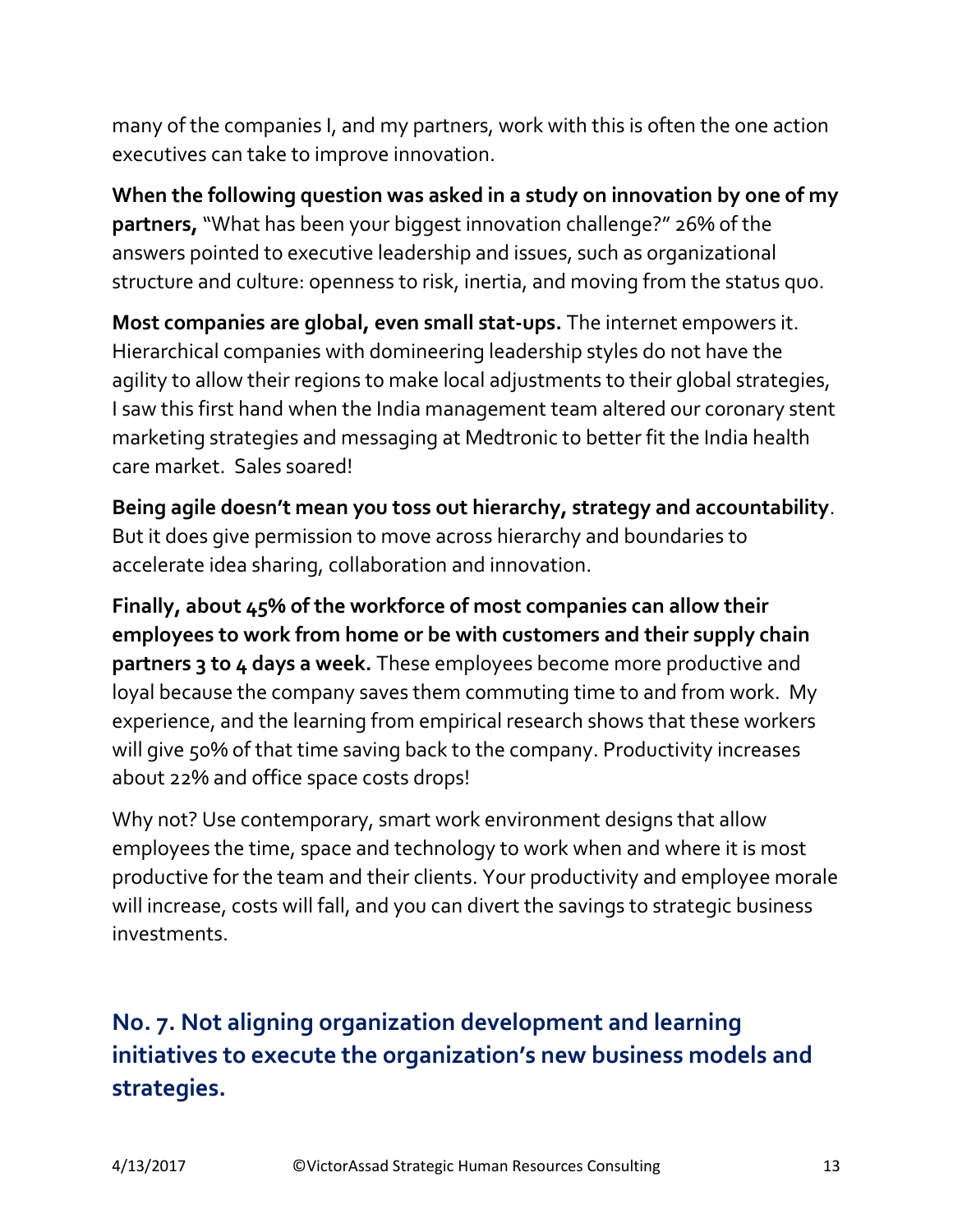**There is an urban legend going around that learning is 70:20:10 –** meaning that 70% of learning occurs on the job, 20% from mentoring and coaching, and 10% from classroom training. This claim comes from experiential learning theory and the work of several academics.

**Nothing could be further from the truth.** The assertion comes from research on novel, significant new assignments for leaders. These leaders are required to manage change with diverse teams across traditional organizational boundaries.

More recent research on leadership development, however, has questioned this finding. It asserts that earlier models about learning were too simplistic in their assumptions on how leaders learn and the complexity of organizations.

Despite the popularity of this assumption, there are three problems with framing developmental experiences in this way:

- 1. There is no empirical evidence supporting this assumption, yet scholars and practitioners frequently quote it as if were a fact.
- 2. This assumption is misleading because it suggests that informal on-the-job experiences and learning from other people, and formal programs and learning from other people are independent. *Yet, these different forms of experience can occur in parallel.* It is optimal that learning in one form of experience can complement and build on learning in another form of experience.
- 3. The "70:20:10" assumption can lead organizations to prioritize informal, onthe-job experience over all other forms of development experiences. Unfortunately, this allows leadership development to become a "haphazard process without accountability and formal evaluation".

**So, keep your learning departments! Keep class room training!** But keep them focused on providing the timely learning needed for your business strategies. Make sure the training uses multi-media. Explore virtual training for geographically dispersed employees. Be sure to include ongoing coaching and mentoring components, and that the training is measured. The measures should include the effectiveness of the training itself, the learning of the students, and its impact on the execution of the business strategy. There are many excellent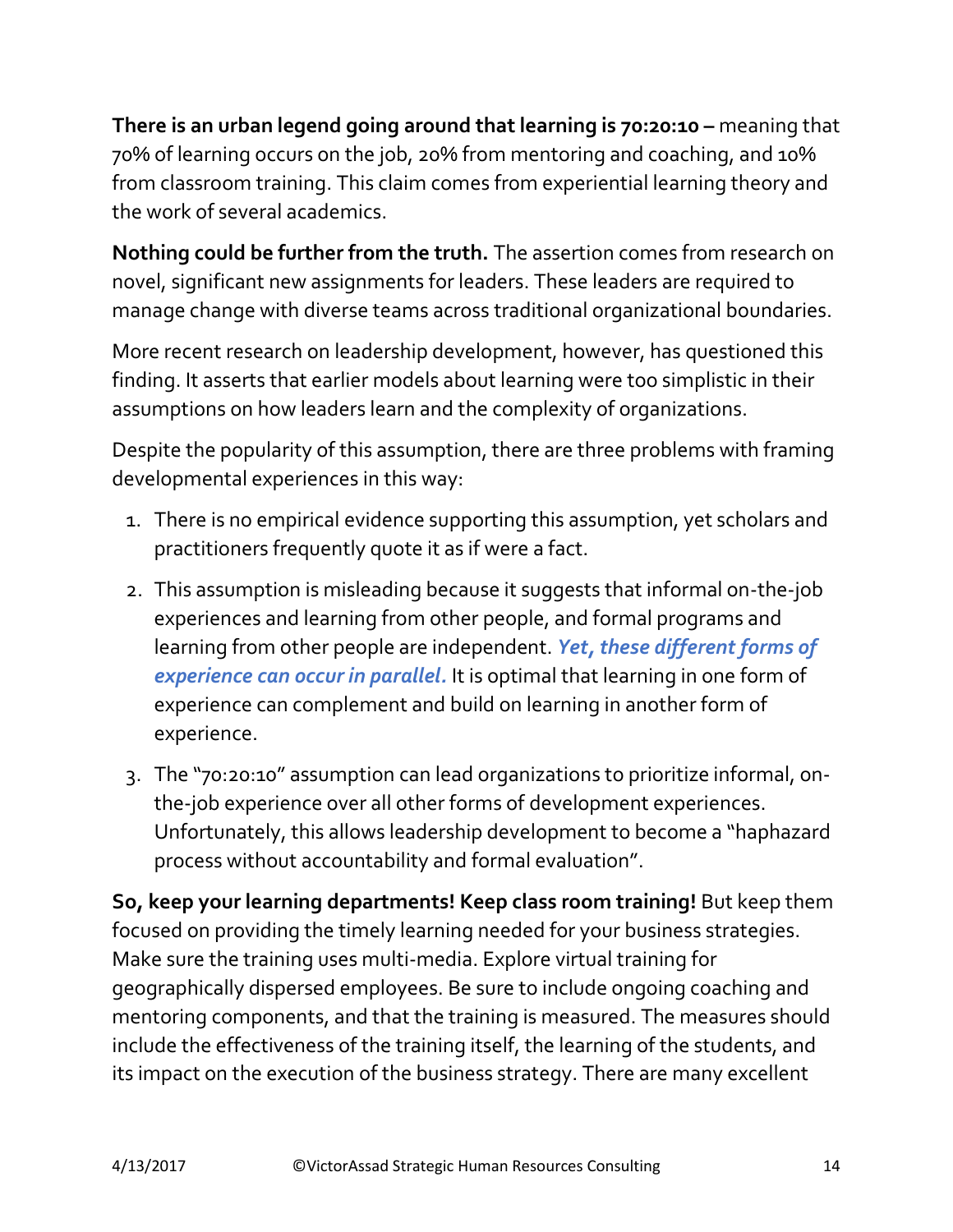learning platforms that allow for the distribution, tracking and assessment of training.

# Is Your Workforce Your Strongest Asset?

**If you believe that your workforce is the strongest asset of your company,**  perhaps it is time to put in place or upgrade, powerful talent strategies to improve the execution of your business model and new strategies, and improve your financial performance.

**It begins with an assessment of your current talent management practices.** Then putting in place a talent strategies and an employee value proposition that drives profitable growth and provides you a return on your investment.

**Hi, I am Victor Assad, the CEO of Victor Assad Strategic H R Consulting.** If you would like to explore what options are open for you to improve your talent strategy, and are prepared to act now, I invite you to contact me to schedule a complimentary one-hour strategy session.

**The session takes about one hour** and we can link-up either in person, or by phone or by Zoom. You can also call me at *707-331-6740* or email me at [victorassad6@gmail.com](mailto:victorassad6@gmail.com) to arrange a complimentary session.

**In this session, we explore your current business situation:** the business challenges and opportunities, key strategies, the key players, and the new realities your organization is facing.

**I invite you to explore my** website, [www.victorhrconsultant.com](http://www.victorhrconsultant.com/) to learn more about how we partner with clients, who we work with, subscribe to my weekly blogs and download other free whitepapers.